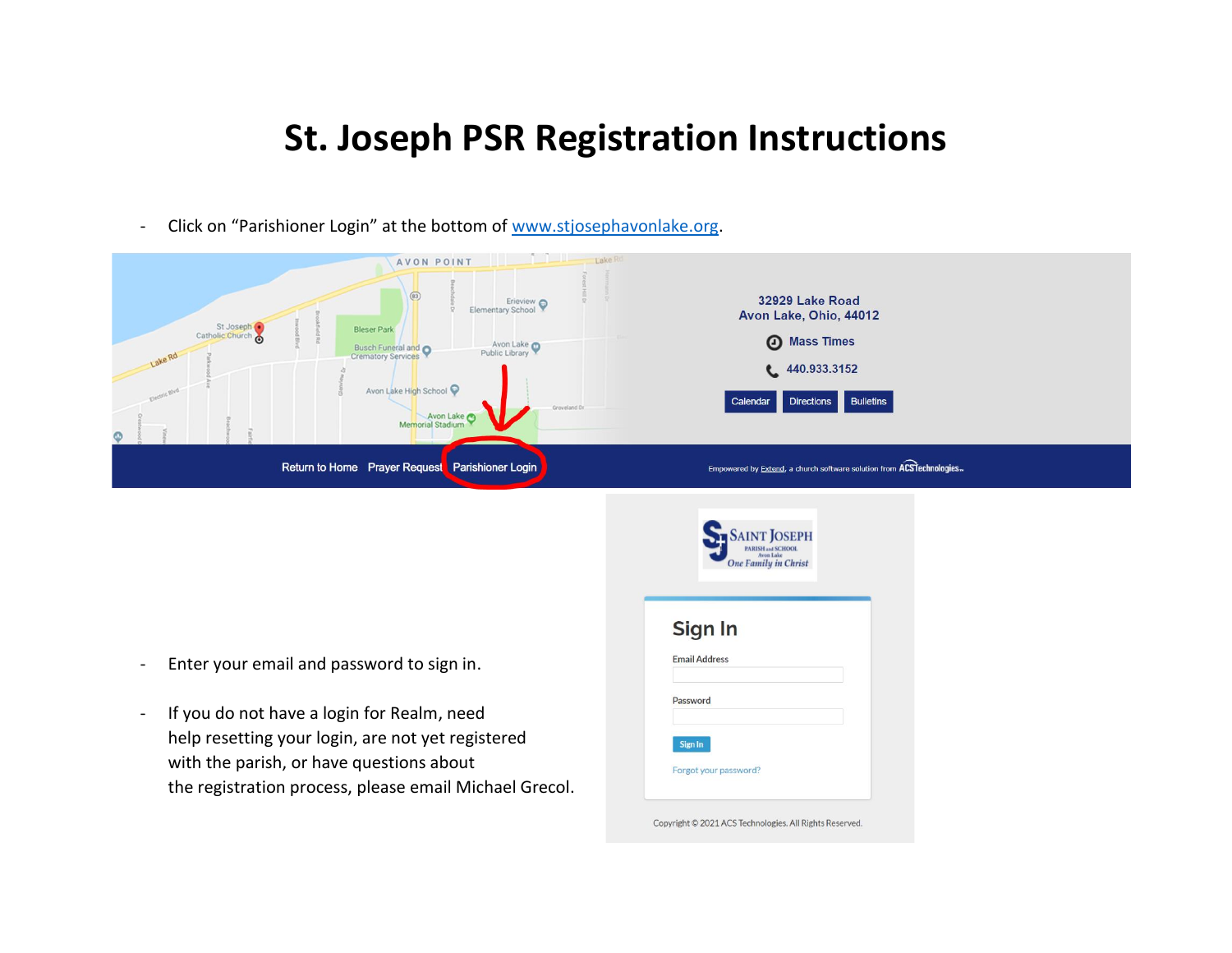- 1. Once you successfully log in, click on the downward arrow next to your own name.
- 2. Click "My Profile" on the pulldown menu.



- Click "Edit Profile" to edit your own personal information (contact information, etc.).

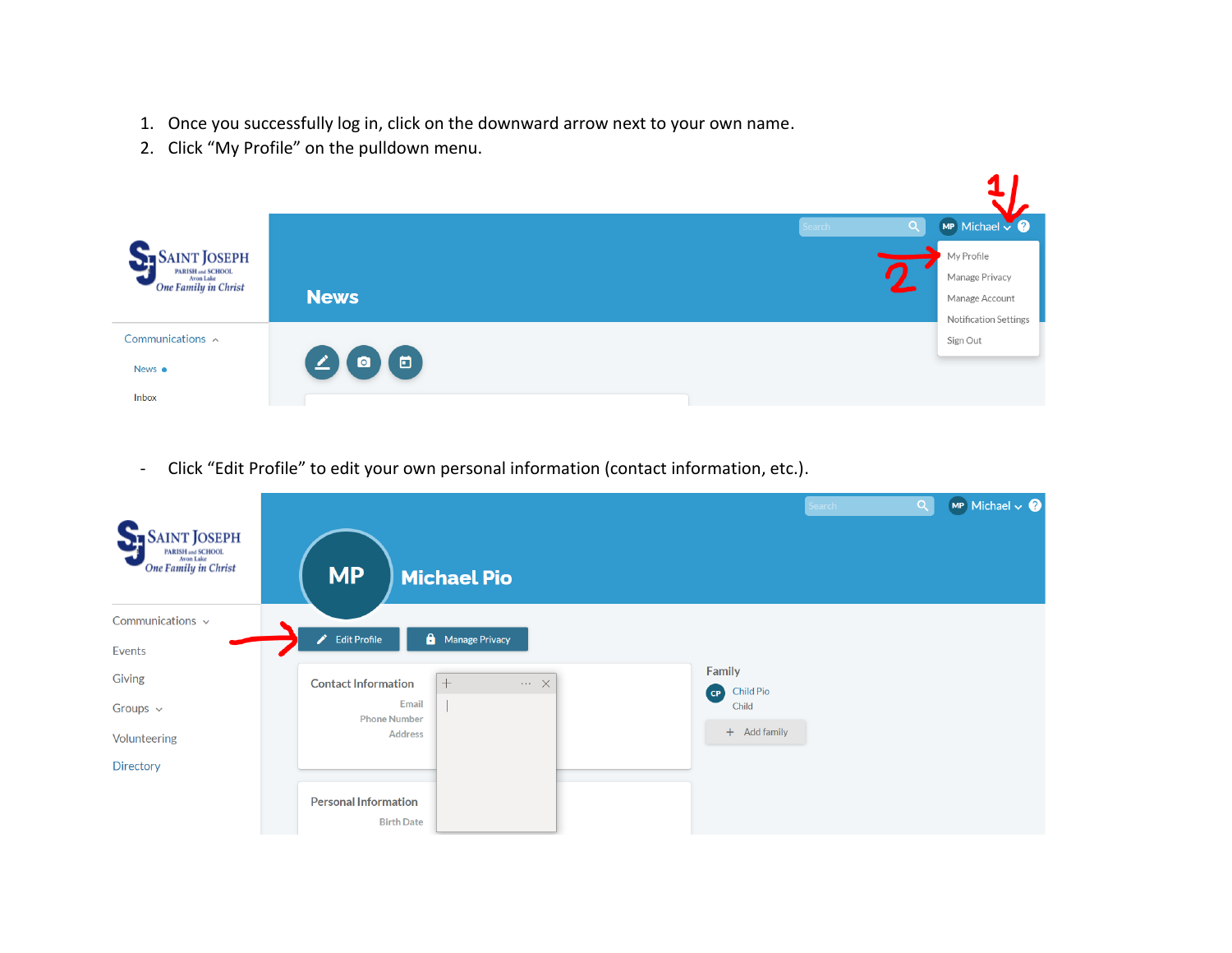- 1. Edit/confirm your home/mailing address.
- 2. Edit/confirm your contact information.
- 3. Scroll down to edit/confirm all information on this page.
- 4. Press "Save" once all information is accurate.

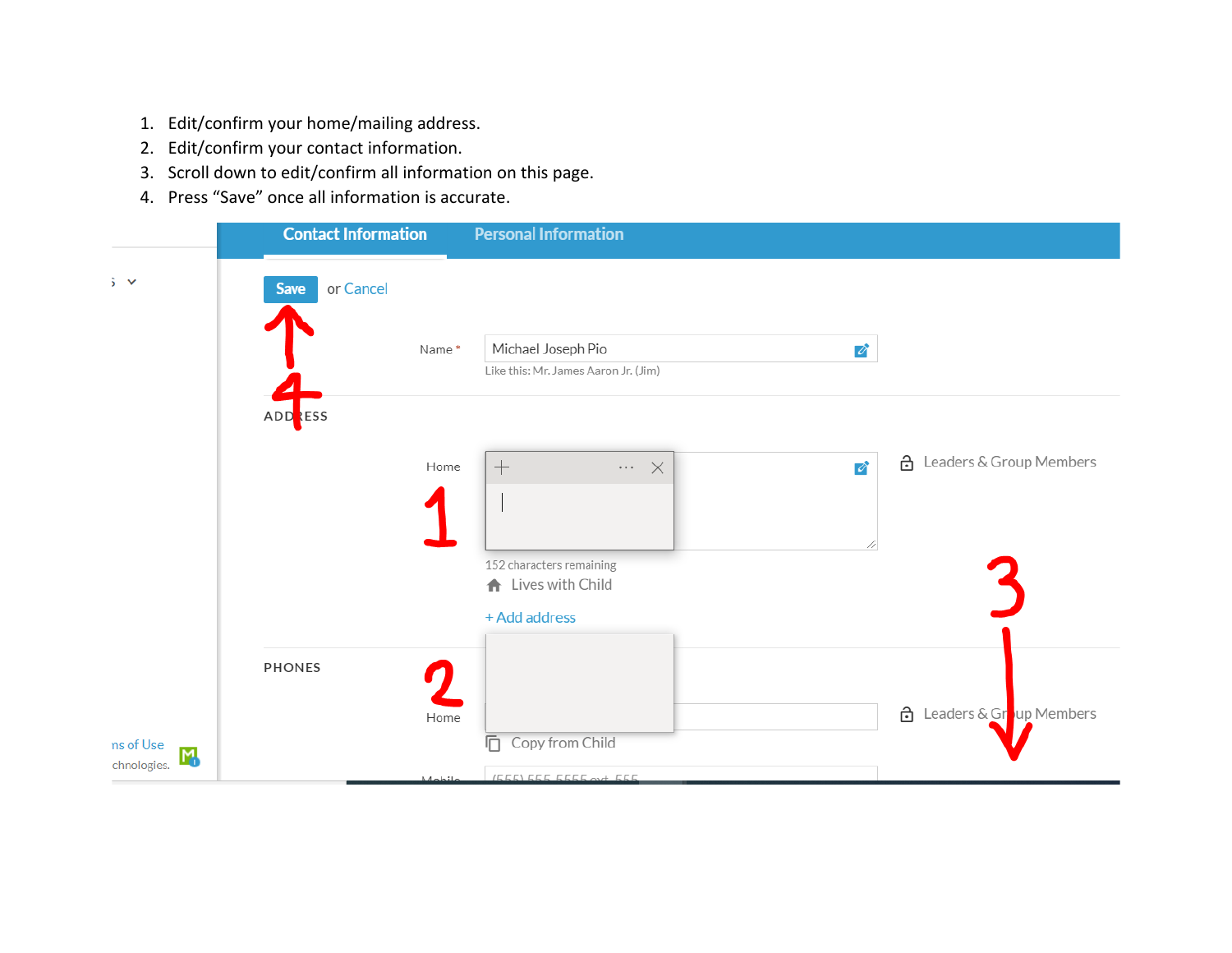- Click on the name of any other adult in the family to repeat the previous steps to ensure all correct contact information for both parents.
- Click on the name of the child being registered for PSR (the following steps must be done for each individual child).

| <b>MP</b>                                         | <b>Michael Pio</b>                                           |                                                                  |
|---------------------------------------------------|--------------------------------------------------------------|------------------------------------------------------------------|
| ∕<br><b>Edit Profile</b>                          | $\mathbf{a}$<br><b>Manage Privacy</b>                        |                                                                  |
| <b>Contact Information</b><br><b>Phone Number</b> | Email<br>$+$<br>$\cdots\hspace{1mm}\times$<br><b>Address</b> | <b>Family</b><br><b>Child Pio</b><br>CP<br>Child<br>+ Add family |
| <b>Personal Information</b>                       | <b>Birth Date</b>                                            |                                                                  |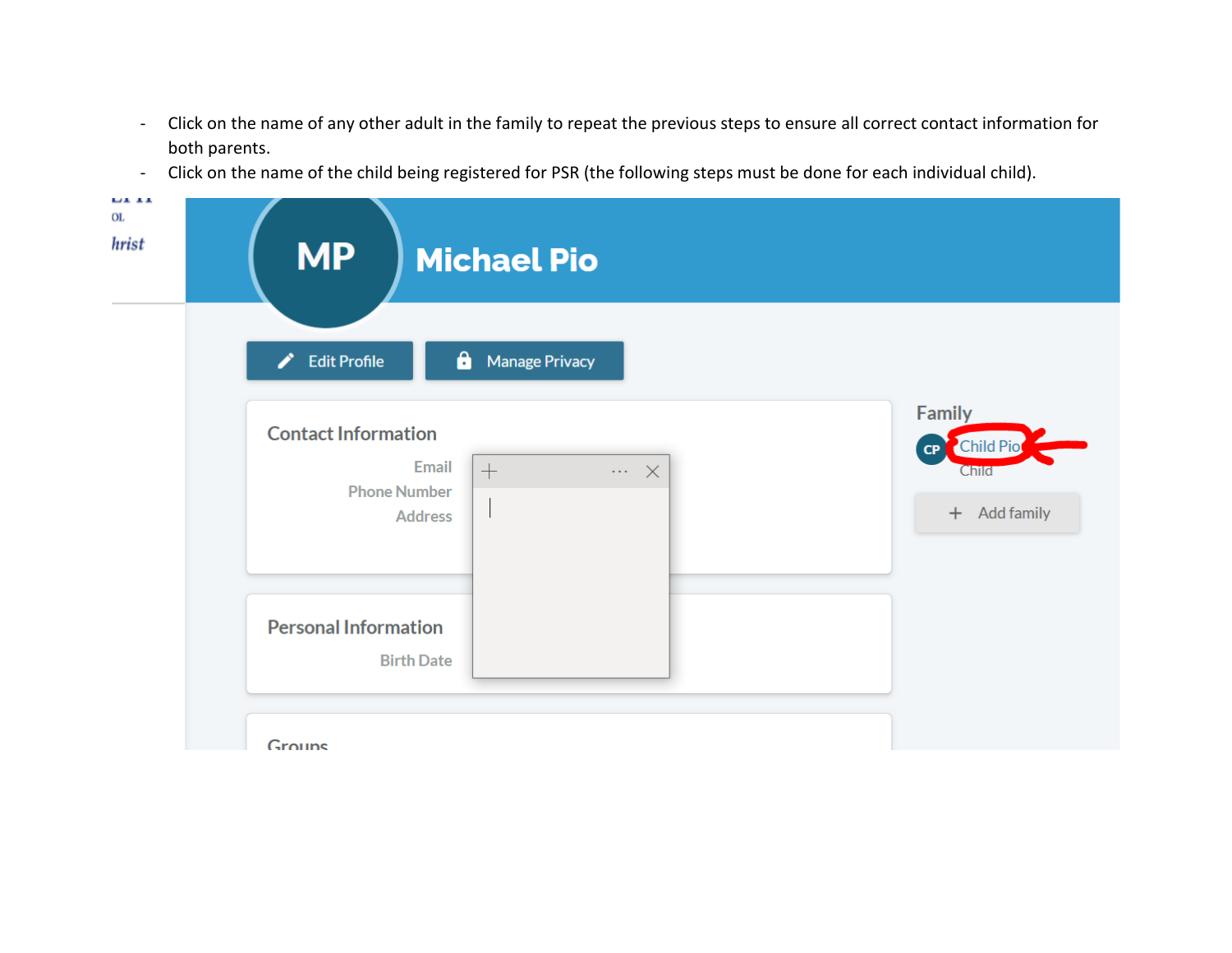

- Click "Edit Profile" to edit your child's personal information (contact information, medical information, etc.).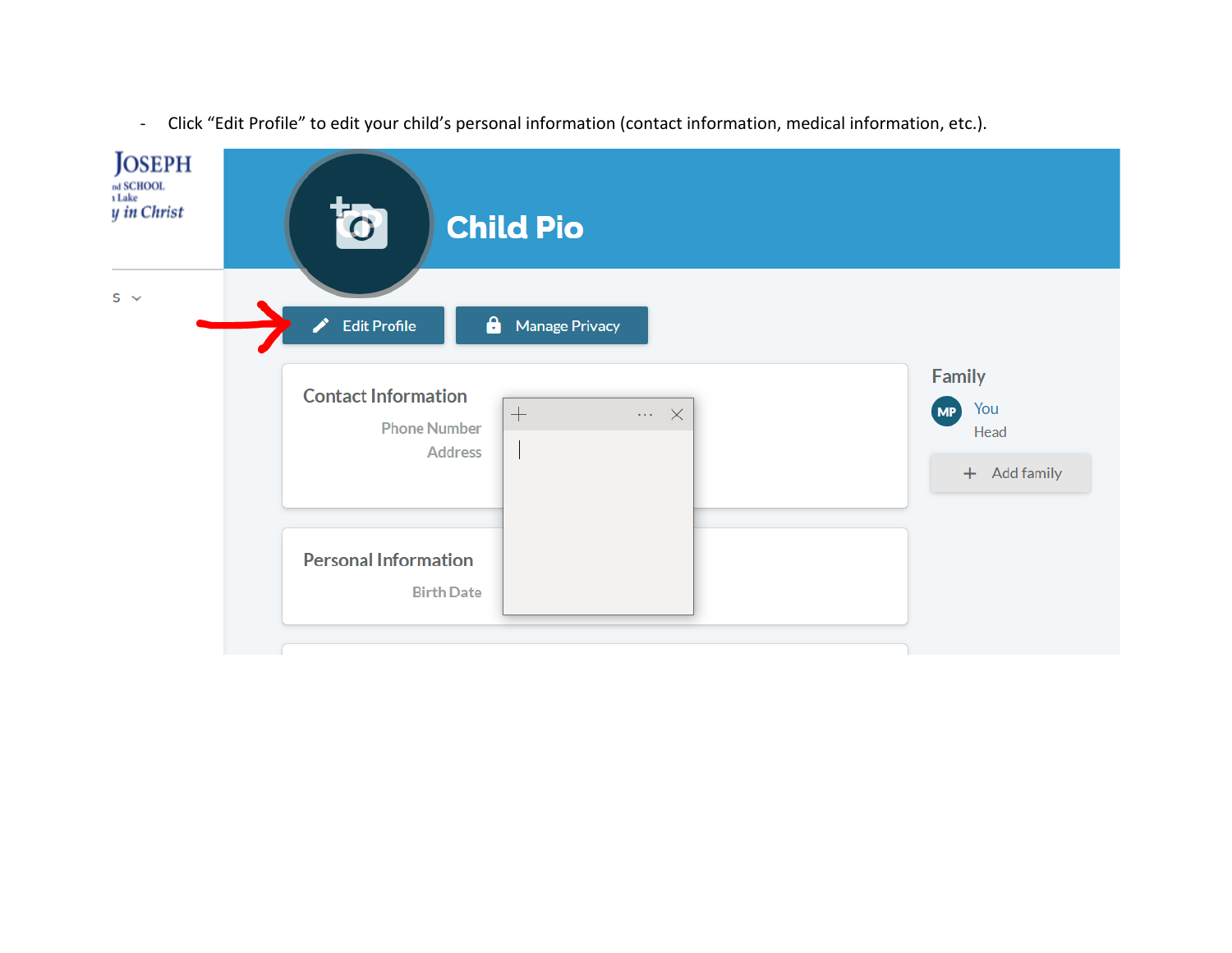- 1. Edit/Confirm the correct spelling of the child's name (including preferred name, i.e. Alexander preferring to be called Alex).
- 2. Edit/Confirm address for child (especially if address is different from parent).
- 3. Edit/Confirm contact information for child (if applicable)
- 4. Click "Personal Information" to go to the next page.

| <b>Contact Information</b> |                                    | Personal Information                                 |                          |                                  |
|----------------------------|------------------------------------|------------------------------------------------------|--------------------------|----------------------------------|
| or Cancel<br>Save          |                                    |                                                      |                          |                                  |
|                            | Child Pio<br>Name $\ddot{\bullet}$ | Like this: Mr. James Aaron Jr. (Jim)                 | Ø                        |                                  |
| ADDRESS                    |                                    |                                                      |                          |                                  |
|                            | Home                               |                                                      | $\overline{\mathscr{O}}$ | <b>A</b> Leaders & Group Members |
|                            |                                    |                                                      |                          |                                  |
|                            |                                    | 152 characters remaining<br>truck Uives with Michael |                          |                                  |
|                            | $+$                                | + Add address<br>$\cdots\hspace{0.1cm}\times$        |                          |                                  |
| <b>PHONES</b>              |                                    |                                                      |                          |                                  |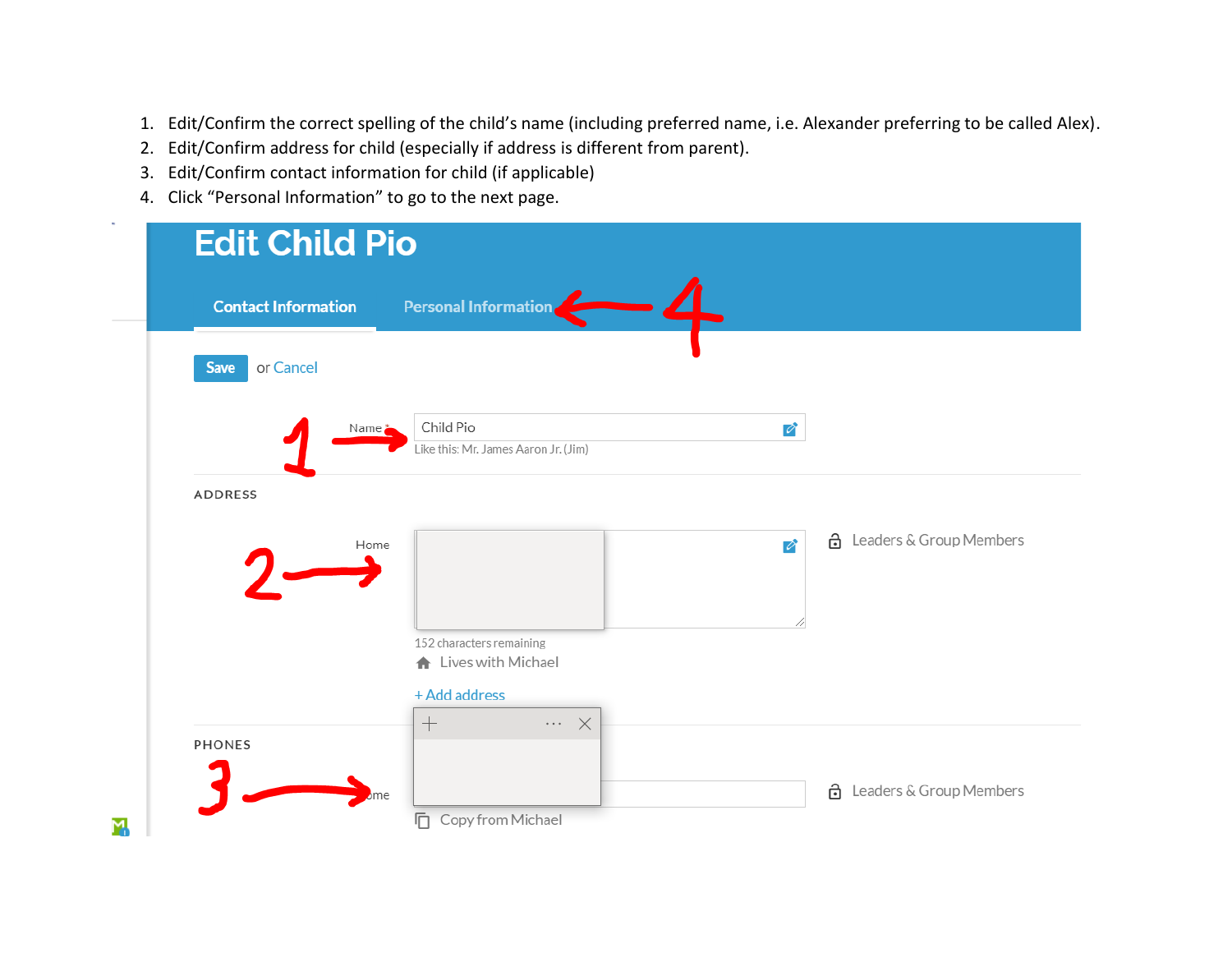- Edit/Confirm all information found on this page, including the following (please see the following 2 pictures):
	- o Birthdate
	- o Gender
	- o Allergies
	- o Current Grade (in the Fall)
	- o Current School (in the Fall)
	- o Extra Emergency Contact 1 (**separate from parents**)
	- o Extra Emergency Contact 2 (**separate from parents**)
	- o Health Insurance ID/Medicaid #
	- o Health Insurance Plan Name
	- o Health Insurance Plan Number
	- o Medical Specialist (if applicable)
	- o Preferred Hospital
	- o Primary Contact
	- o Primary Contact Name/Number (if not a person listed in the family profile on Realm)
	- o Primary Dentist Name/Number
	- o Primary Physician Name/Number
	- o Religion
	- o Special Accommodations/Needs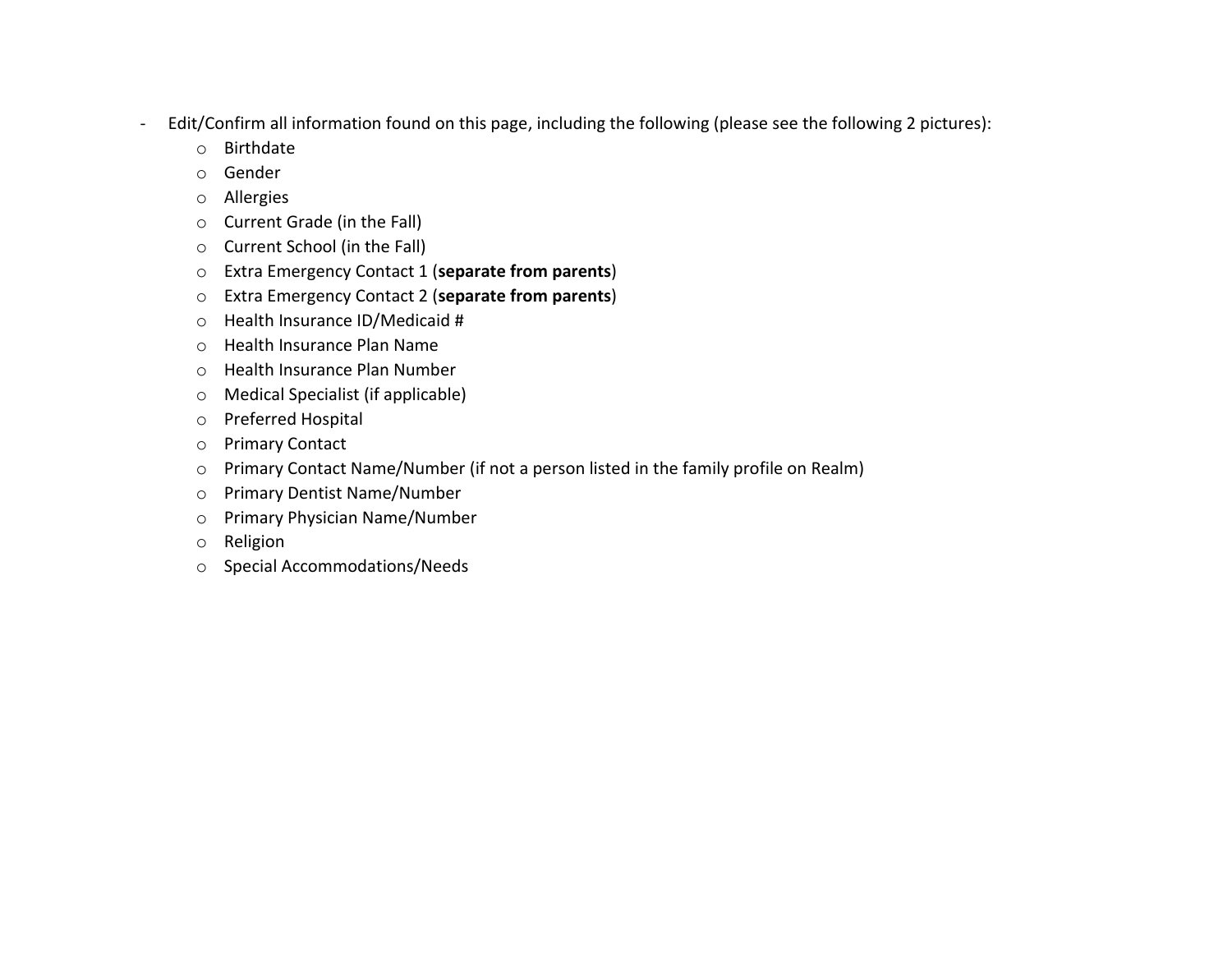| <b>Edit Child Pio</b>          |                                  |               |  |
|--------------------------------|----------------------------------|---------------|--|
| <b>Contact Information</b>     | <b>Personal Information</b>      |               |  |
| or Cancel<br><b>Save</b>       |                                  |               |  |
| Birthday                       | 03/03/2008                       | $\overline{}$ |  |
| Gender                         | Male                             | $\times$      |  |
| Marital Status                 |                                  | $\checkmark$  |  |
| Allergies                      | Bees $\times$ Eggs $\times$      | $\checkmark$  |  |
| <b>DETAILS</b>                 |                                  |               |  |
| Current Grade in School        | 8                                | $\times$      |  |
| Current School                 | St. Joseph                       | $\times$      |  |
| Extra Emergency Contact 1      | (Uncle) John Smith, 123-456-7890 |               |  |
| Extra Emergency Contact 2      | (Aunt) Jane Smith, 987-654-3210  |               |  |
| Health Insurance ID/Medicaid # | 123456789                        |               |  |
| Health Insurance Plan Name     | Medical Plan                     |               |  |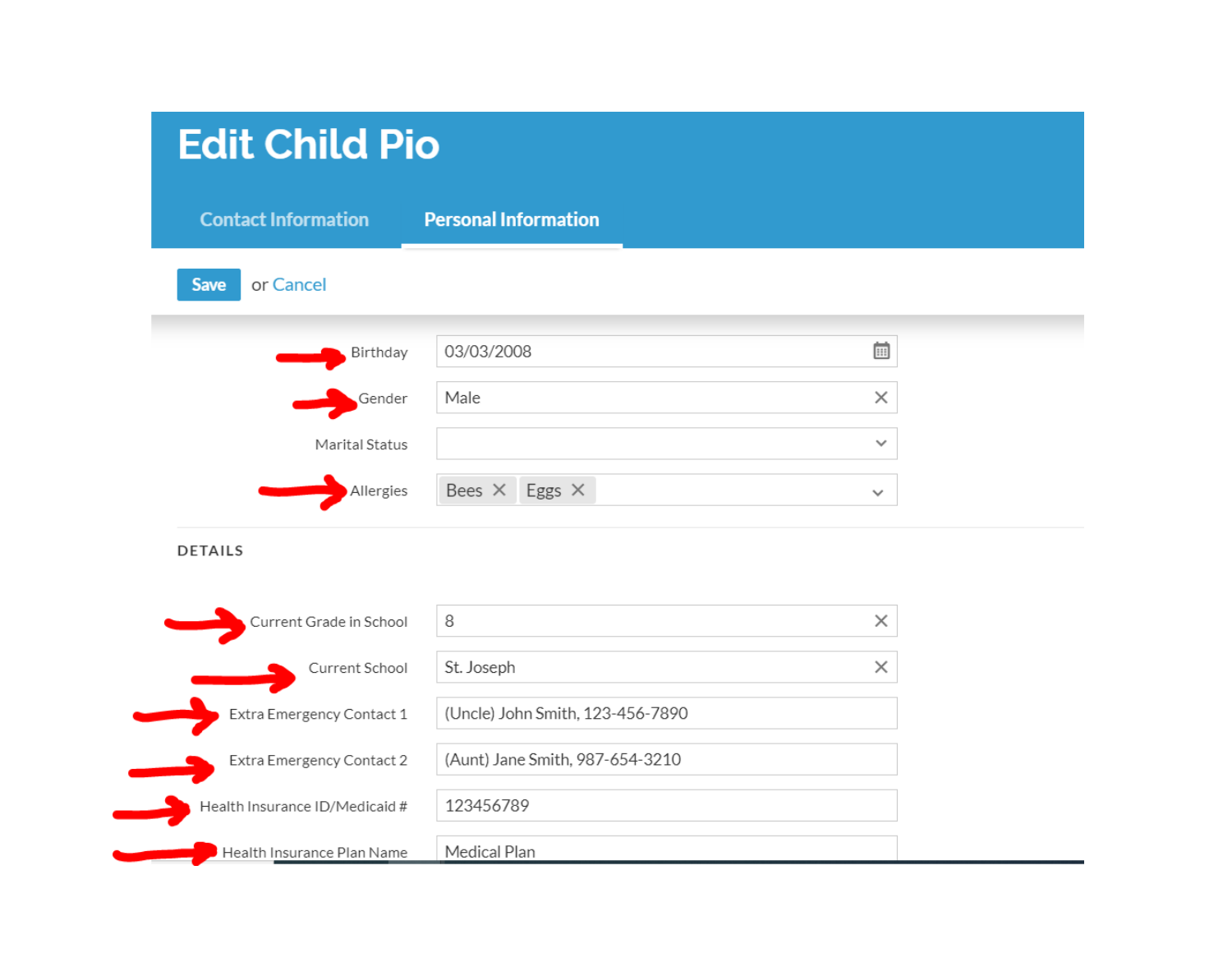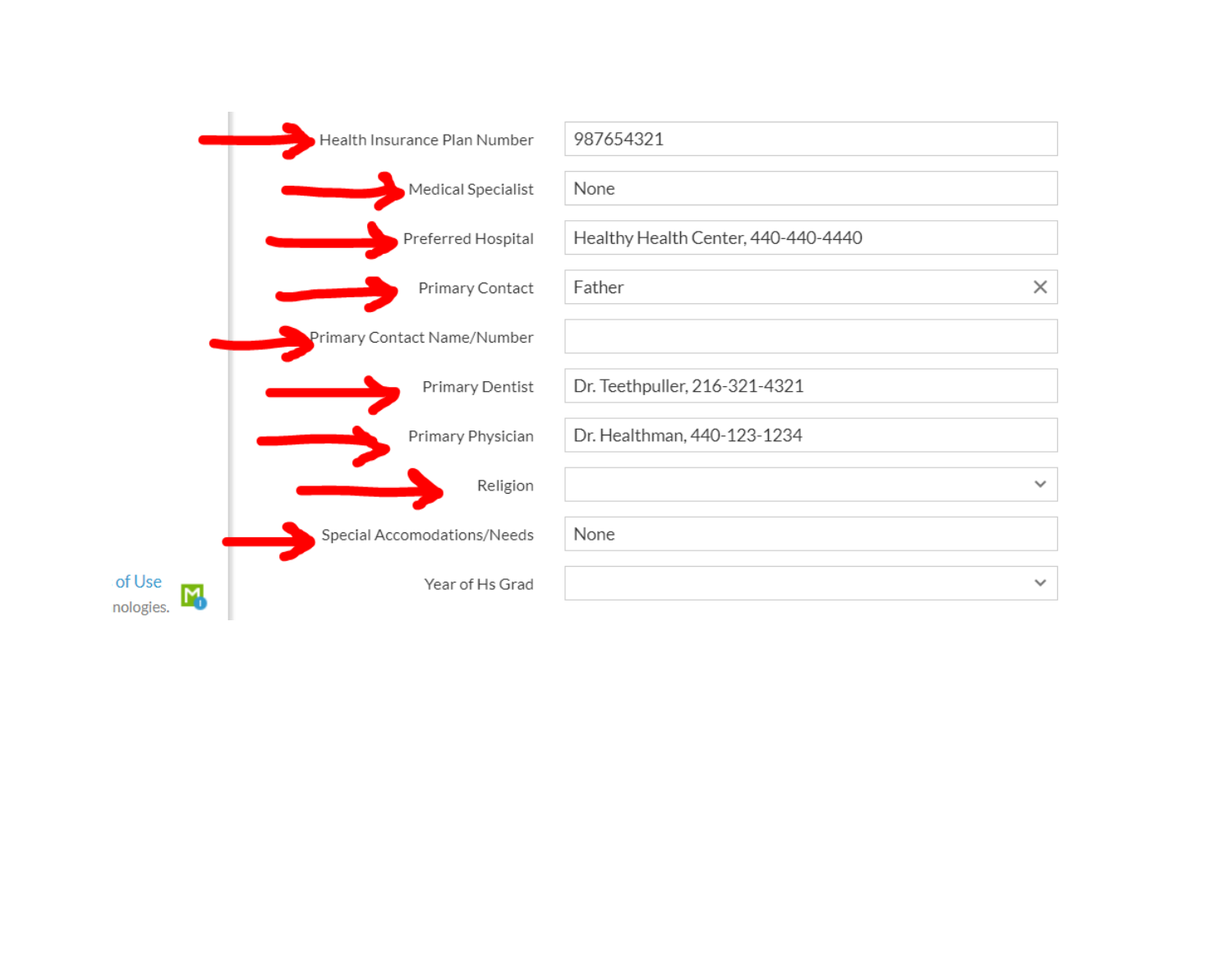- Once all information is accurate, click "Save"